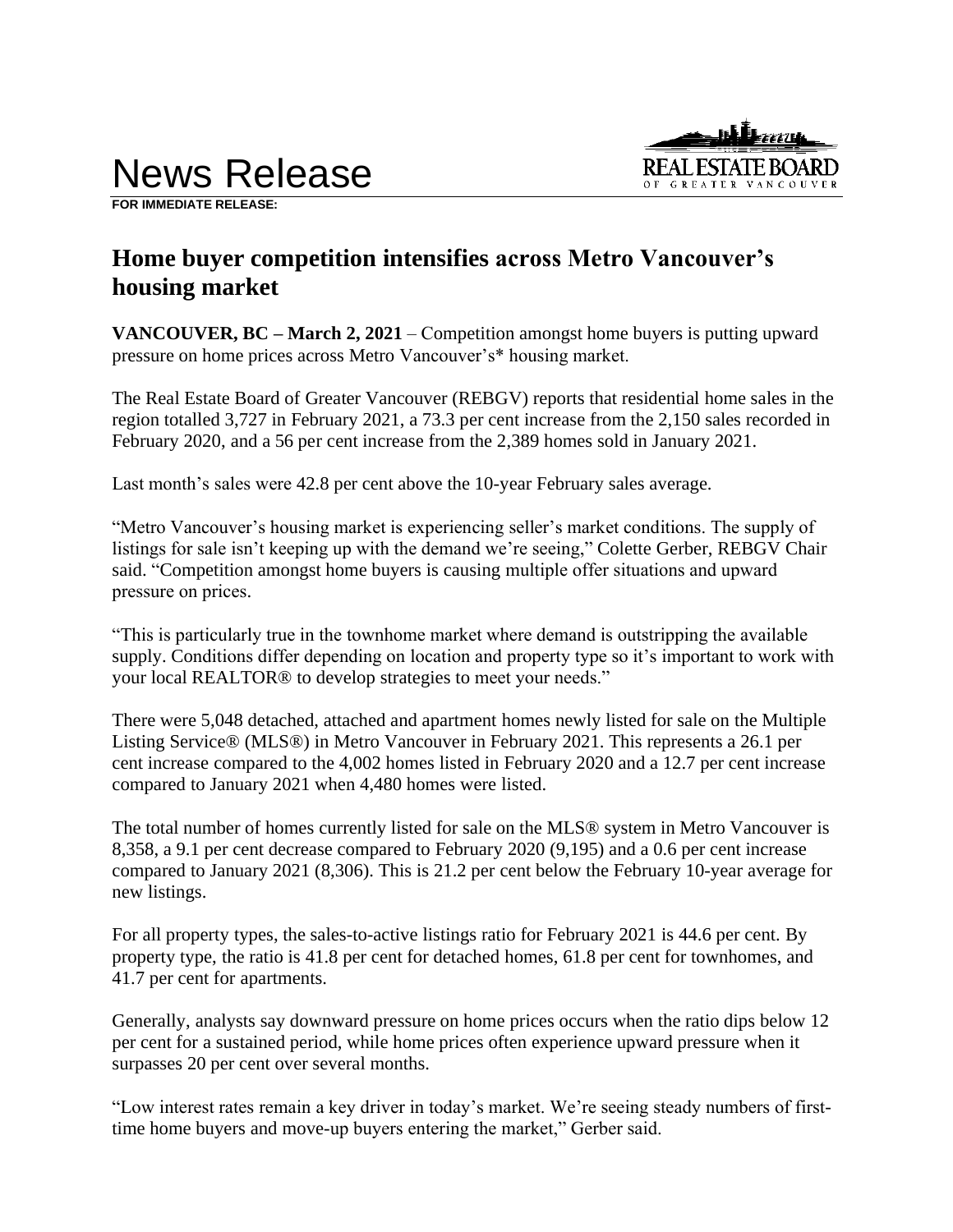The MLS® Home Price Index composite benchmark price for all residential properties in Metro Vancouver is currently \$1,084,000. This represents a 6.8 per cent increase over February 2020 and a 2.6 per cent increase compared to January 2021.

Less populated communities within the region continue to experience the largest year-over-year price increases across all property types. Examples, according to the MLS HPI®. include Bowen Island (34.4 per cent increase), the Sunshine Coast (32.7 per cent increase), West Vancouver (16.1 per cent increase) Maple Ridge (14.8 per cent increase) and Ladner (13.7 per cent increase).

Sales of detached homes in Metro Vancouver reached 1,231 in February 2021, a 79.7 per cent increase from the 685 detached sales recorded in February 2020. The benchmark price for a detached home is \$1,621,200. This represents a 13.7 per cent increase from February 2020 and a 2.8 per cent increase compared to January 2021.

Sales of apartment homes reached 1,759 in February 2021, a 65.8 per cent increase compared to the 1,061 sales in February 2020. The benchmark price of an apartment is \$697,500. This represents a 2.5 per cent increase from February 2020 and a 2.5 per cent increase compared to January 2021.

Attached home sales in February 2021 totalled 737, an 82.4 per cent increase compared to the 404 sales in February 2020. The benchmark price of an attached home is \$839,800. This represents a 7.2 per cent increase from February 2020 and a 2.9 per cent increase compared to January 2021.

-30-

\*Editor's Note: Areas covered by the Real Estate Board of Greater Vancouver include: Burnaby, Coquitlam, Maple Ridge, New Westminster, North Vancouver, Pitt Meadows, Port Coquitlam, Port Moody, Richmond, South Delta, Squamish, Sunshine Coast, Vancouver, West Vancouver, and Whistler.

The real estate industry is a key economic driver in British Columbia. In 2020, 30,944 homes changed ownership in the Board's area, generating \$2.1 billion in economic spin-off activity and an estimated 14,728 jobs. The total dollar value of residential sales transacted through the MLS® system in Greater Vancouver totalled \$33.7 billion in 2020.

The Real Estate Board of Greater Vancouver is an association representing more than 14,000 REALTORS® and their companies. The Board provides a variety of member services, including the Multiple Listing Service®. For more information on real estate, contact a local REALTOR® or visit **www.rebgv.org**.

For more information please contact:

**Craig Munn** Director, Communication Real Estate Board of Greater Vancouver 604.730.3146 cmunn@rebgv.org

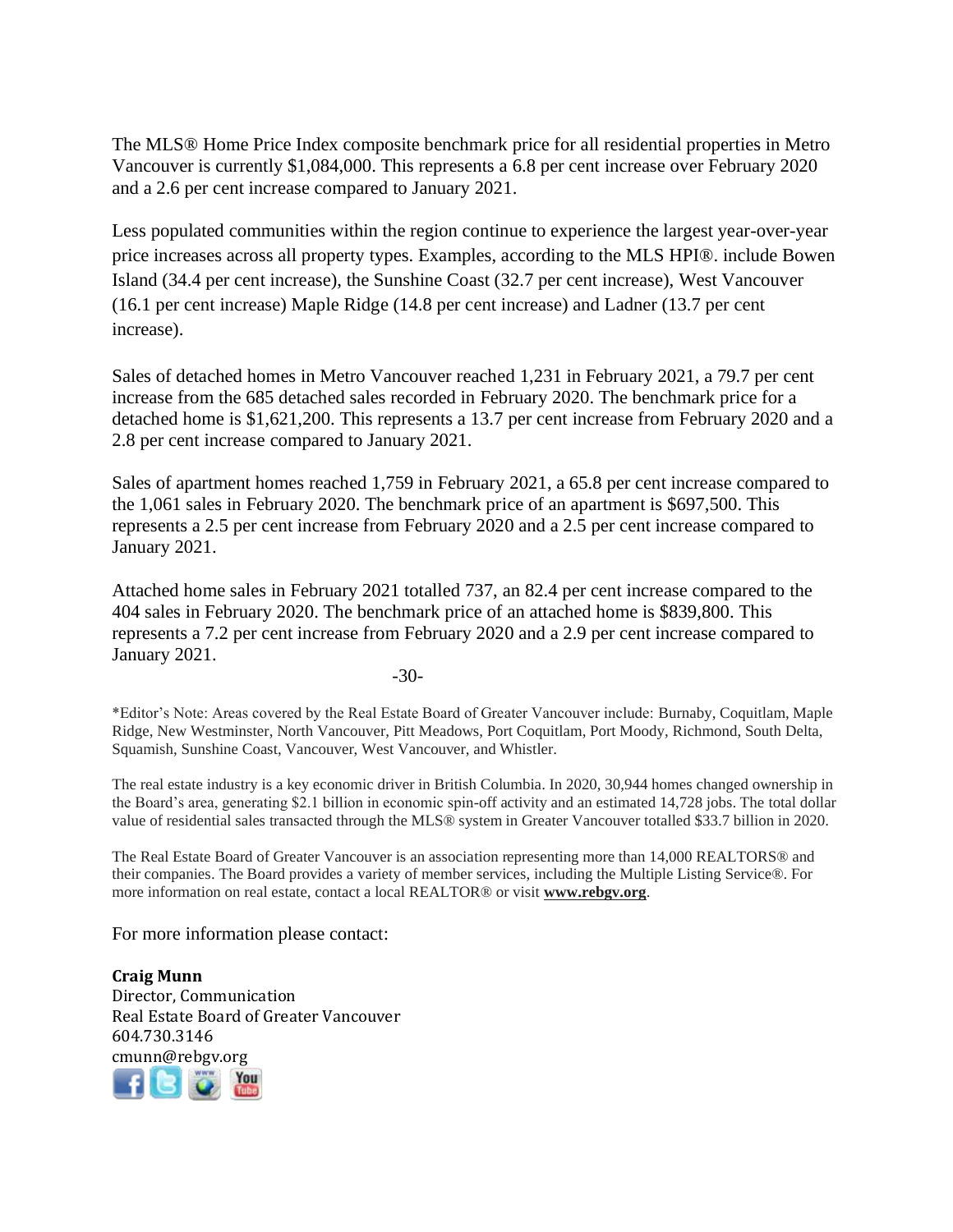



| Property Type           | Area                                | Benchmark<br>Price         | Price<br>Index | 1 Month<br>Change % | 3 Month<br>Change % | 6 Month<br>Change % | 1 Year<br>Change % | 3 Year<br>Change % | 5 Year<br>Change % | 10 Year<br>Change % |
|-------------------------|-------------------------------------|----------------------------|----------------|---------------------|---------------------|---------------------|--------------------|--------------------|--------------------|---------------------|
|                         |                                     |                            |                |                     |                     |                     |                    |                    |                    |                     |
| Residential / Composite | Lower Mainland<br>Greater Vancouver | \$1,034,000<br>\$1,084,000 | 289.7<br>284.4 | 3.1%<br>2.6%        | 4.9%<br>3.8%        | 5.9%<br>4.4%        | 8.9%<br>6.8%       | 4.5%<br>1.0%       | 44.0%<br>33.8%     | 95.3%<br>86.0%      |
|                         | Bowen Island                        | \$1,217,700                | 264.0          | 1.8%                | 5.9%                | 14.1%               | 34.4%              | 24.9%              | 89.0%              | 119.1%              |
|                         | <b>Burnaby East</b>                 | \$1,001,900                | 277.9          | 0.1%                | 1.0%                | 2.1%                | 5.6%               | $-0.9%$            | 35.4%              | 83.1%               |
|                         | <b>Burnaby North</b>                | \$927,000                  | 279.9          | 1.6%                | 3.1%                | 3.9%                | 5.3%               | $-0.5%$            | 38.5%              | 88.5%               |
|                         | <b>Burnaby South</b>                | \$983,200                  | 277.7          | 1.2%                | 1.5%                | 2.0%                | 1.8%               | $-5.2%$            | 34.3%              | 81.0%               |
|                         | Coquitlam                           | \$992,500                  | 294.4          | 2.6%                | 4.4%                | 6.1%                | 8.6%               | 5.0%               | 45.6%              | 106.9%              |
|                         | Ladner                              | \$931,000                  | 262.1          | 6.8%                | 7.8%                | 9.4%                | 13.7%              | 4.9%               | 13.1%              | 74.5%               |
|                         | Maple Ridge                         | \$867,700                  | 276.3          | 4.7%                | 7.2%                | 10.3%               | 14.8%              | 11.3%              | 71.4%              | 108.7%              |
|                         | New Westminster                     | \$679,400                  | 298.9          | 1.4%                | 1.5%                | 1.8%                | 4.5%               | 0.8%               | 51.0%              | 97.6%               |
|                         | North Vancouver                     |                            | 261.0          | 2.4%                | 4.0%                | 5.7%                | 9.5%               | 3.9%               | 31.8%              | 89.8%               |
|                         | <b>Pitt Meadows</b>                 | \$1,161,400                | 300.5          | 4.7%                | 6.3%                | 8.4%                | 11.1%              | 10.1%              | 73.2%              | 115.3%              |
|                         |                                     | \$826,600                  | 286.1          | 3.8%                | 5.9%                | 7.6%                | 11.0%              | 7.5%               | 52.9%              | 103.2%              |
|                         | Port Coquitlam                      | \$835,800                  |                | 2.2%                | 3.7%                | 6.5%                | 7.1%               | 2.8%               | 42.2%              | 98.9%               |
|                         | Port Moody<br>Richmond              | \$975,000<br>\$992,900     | 269.5<br>296.4 | 3.1%                | 4.5%                | 5.1%                | 7.8%               | 0.1%               | 33.3%              | 77.2%               |
|                         | Squamish                            | \$829,100                  | 263.8          | 3.5%                | 0.9%                | 5.9%                | 6.9%               | 5.0%               | 55.5%              | 123.4%              |
|                         | Sunshine Coast                      | \$743,200                  | 260.4          | 3.0%                | 7.1%                | 15.3%               | 32.7%              | 26.2%              | 85.9%              | 109.0%              |
|                         | Tsawwassen                          | \$1,053,400                | 273.1          | 4.2%                | 7.9%                | 9.6%                | 12.9%              | 4.8%               | 8.1%               | 92.9%               |
|                         | Vancouver East                      |                            | 334.4          | 1.0%                | 2.2%                | 1.4%                |                    |                    | 28.7%              | 95.7%               |
|                         | Vancouver West                      | \$1,125,400<br>\$1,296,800 | 270.8          | 3.2%                | 3.5%                | 0.4%                | 3.9%<br>1.9%       | $-0.7%$<br>$-6.3%$ | 16.7%              | 69.0%               |
|                         |                                     |                            | 267.2          | 2.7%                |                     | 11.7%               |                    |                    |                    | 80.2%               |
|                         | West Vancouver<br>Whistler          | \$2,426,800<br>\$997,200   | 232.4          | 3.6%                | 7.2%<br>3.2%        | 7.9%                | 16.1%<br>8.0%      | $-5.5%$<br>10.5%   | 10.0%<br>66.7%     | 108.1%              |
|                         |                                     |                            |                |                     |                     |                     |                    |                    |                    |                     |
| Single Family Detached  | Lower Mainland<br>Greater Vancouver | \$1,428,300                | 304.6<br>299.5 | 3.9%<br>2.8%        | 7.3%<br>5.3%        | 11.1%<br>8.7%       | 16.5%<br>13.7%     | 8.5%<br>2.2%       | 36.5%<br>22.0%     | 103.7%<br>88.1%     |
|                         |                                     | \$1,621,200                | 264.0          | 1.7%                | 5.9%                | 14.1%               | 34.4%              | 24.9%              |                    | 119.1%              |
|                         | Bowen Island                        | \$1,217,700                | 294.7          | $-0.2%$             | 2.6%                | 4.8%                | 10.2%              | 2.9%               | 89.0%<br>24.3%     | 95.0%               |
|                         | <b>Burnaby East</b>                 | \$1,317,900                |                |                     |                     |                     |                    |                    |                    |                     |
|                         | <b>Burnaby North</b>                | \$1,572,500                | 304.1          | 1.7%                | 3.2%                | 6.4%                | 10.8%              | 2.6%               | 18.2%              | 94.1%               |
|                         | <b>Burnaby South</b><br>Coquitlam   | \$1,629,300<br>\$1,363,000 | 311.9<br>302.5 | 2.1%<br>3.2%        | 3.6%<br>7.1%        | 4.8%<br>10.8%       | 10.2%<br>15.9%     | $-3.2%$<br>6.7%    | 20.2%<br>34.5%     | 94.0%<br>111.2%     |
|                         | Ladner                              |                            | 277.4          | 7.7%                |                     |                     | 20.9%              | 12.7%              | 9.6%               | 88.8%               |
|                         |                                     | \$1,159,000                | 277.1          | 4.5%                | 9.7%                | 15.3%               |                    |                    |                    | 116.7%              |
|                         | Maple Ridge<br>New Westminster      | \$972,600<br>\$1,177,800   | 293.8          | 0.6%                | 8.3%<br>3.4%        | 13.5%<br>7.2%       | 18.2%<br>11.9%     | 14.7%<br>1.6%      | 68.1%<br>25.9%     | 84.5%               |
|                         | North Vancouver                     |                            | 280.8          | 3.5%                | 6.7%                | 10.4%               | 15.3%              | 5.1%               | 24.1%              | 103.5%              |
|                         | <b>Pitt Meadows</b>                 | \$1,783,200<br>\$1,066,700 | 300.6          | 5.3%                | 7.7%                | 13.1%               | 20.6%              | 16.9%              | 67.3%              | 123.5%              |
|                         |                                     |                            | 302.8          | 3.8%                | 9.3%                | 14.3%               | 19.1%              | 15.1%              | 42.5%              | 118.8%              |
|                         | Port Coquitlam<br>Port Moody        | \$1,135,600<br>\$1,655,900 | 305.8          | 3.4%                | 7.2%                | 12.8%               | 17.3%              | 11.6%              | 40.6%              | 114.0%              |
|                         | Richmond                            | \$1,651,800                | 320.0          | 3.3%                | 4.5%                | 6.9%                | 9.6%               | $-6.1%$            | 14.5%              | 64.3%               |
|                         | Squamish                            | \$1,034,400                | 272.6          | 4.3%                | $-1.3%$             | 4.6%                | 6.1%               | 2.7%               | 51.4%              | 123.6%              |
|                         | Sunshine Coast                      | \$737,300                  | 258.3          | 3.0%                | 7.1%                | 15.4%               | 32.6%              | 26.0%              | 85.2%              | 107.0%              |
|                         | Tsawwassen                          | \$1,273,100                | 283.7          | 3.4%                | 8.5%                | 11.8%               | 15.7%              | 8.1%               | 3.9%               | 104.0%              |
|                         | Vancouver East                      | \$1,565,800                | 344.9          | 1.2%                | 2.1%                | 4.2%                | 9.5%               | 1.7%               | 16.6%              | 105.9%              |
|                         | Vancouver West                      | \$3,203,200                | 324.0          | 1.0%                | 2.6%                | 3.8%                | 8.5%               | $-9.1%$            | 4.3%               | 65.9%               |
|                         |                                     |                            |                |                     |                     |                     |                    |                    |                    |                     |
|                         | West Vancouver                      | \$2,972,400                | 280.6          | 2.3%                | 8.4%                | 11.3%               | 16.8%              | $-5.4%$            | 8.9%               | 88.8%               |
|                         | Whistler                            | \$1,746,900                | 243.0          | 4.3%                | $-1.3%$             | 3.7%                | 3.9%               | 2.1%               | 47.6%              | 99.5%               |

**HOW TO READ THE TABLE:**

• Benchmark Price: Estimated sale price of a benchmark property. Benchmarks represent a typical property within each market.

• Price Index: Index numbers estimate the percentage change in price on typical and constant quality properties over time. All figures are based on past sales.

• x Month/Year Change %: Percentage change of index over a period of x month(s)/year(s) \*

In January 2005, the indexes are set to 100.

Townhome properties are similar to Attached properties, a category that was used in the previous MLSLink HPI, but do not included duplexes.

The above info is deemed reliable, but is not guaranteed. All dollar amounts in CDN.

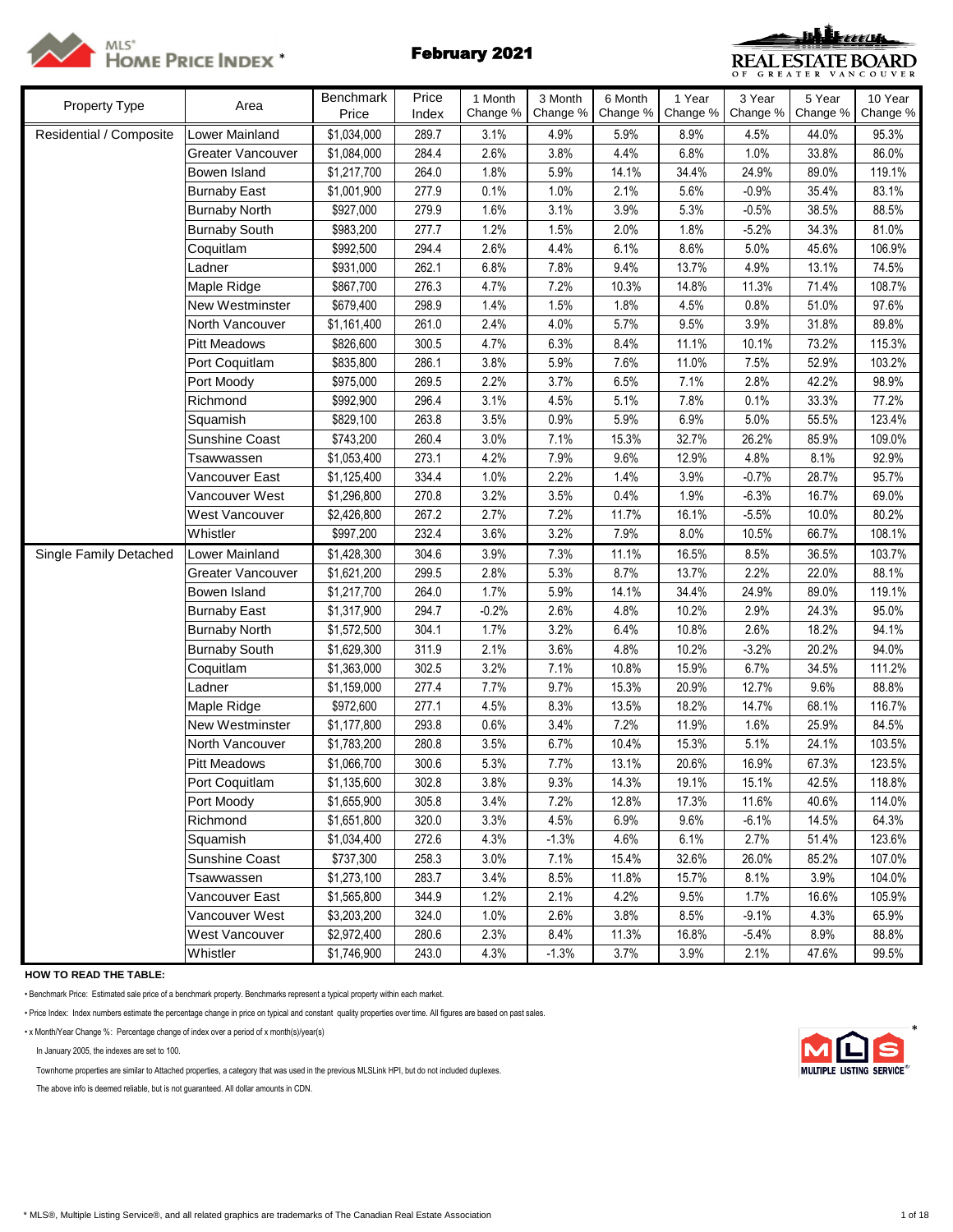



| Property Type | Area                 | <b>Benchmark</b> | Price | 1 Month  | 3 Month  | 6 Month  | 1 Year   | 3 Year   | 5 Year   | 10 Year  |
|---------------|----------------------|------------------|-------|----------|----------|----------|----------|----------|----------|----------|
|               |                      | Price            | Index | Change % | Change % | Change % | Change % | Change % | Change % | Change % |
| Townhouse     | Lower Mainland       | \$734,700        | 266.5 | 3.1%     | 4.1%     | 5.3%     | 8.6%     | 6.0%     | 54.6%    | 85.2%    |
|               | Greater Vancouver    | \$839,800        | 269.4 | 2.9%     | 3.1%     | 4.1%     | 7.2%     | 4.0%     | 44.3%    | 79.8%    |
|               | Burnaby East         | \$685,700        | 253.3 | $-0.9%$  | $-1.7%$  | $-3.2%$  | 4.0%     | 0.1%     | 58.1%    | 67.2%    |
|               | <b>Burnaby North</b> | \$769,400        | 287.2 | 1.4%     | 3.6%     | 5.0%     | 5.7%     | 2.3%     | 43.1%    | 85.6%    |
|               | <b>Burnaby South</b> | \$806,200        | 277.7 | 0.5%     | 0.3%     | 0.5%     | 4.1%     | $-0.2%$  | 46.6%    | 79.2%    |
|               | Coquitlam            | \$725,100        | 266.1 | 2.0%     | 3.3%     | 5.3%     | 7.8%     | 6.5%     | 47.6%    | 89.8%    |
|               | Ladner               | \$673,900        | 241.7 | 5.9%     | 5.2%     | 3.1%     | 6.0%     | $-5.2%$  | 23.3%    | 47.4%    |
|               | Maple Ridge          | \$594,300        | 275.9 | 5.8%     | 6.4%     | 7.4%     | 13.4%    | 7.8%     | 76.3%    | 99.2%    |
|               | New Westminster      | \$779,700        | 286.1 | 4.3%     | 3.2%     | 1.9%     | 6.5%     | 4.4%     | 46.5%    | 77.7%    |
|               | North Vancouver      | \$1,036,300      | 251.8 | 1.5%     | 0.5%     | 2.1%     | 9.4%     | 3.8%     | 40.0%    | 83.1%    |
|               | <b>Pitt Meadows</b>  | \$651,000        | 281.7 | 4.6%     | 4.8%     | 4.1%     | 6.1%     | 10.9%    | 69.3%    | 96.9%    |
|               | Port Coquitlam       | \$697,600        | 264.1 | 5.6%     | 6.7%     | 6.3%     | 12.3%    | 6.6%     | 48.0%    | 83.5%    |
|               | Port Moody           | \$660,400        | 223.2 | 1.3%     | 1.5%     | 1.2%     | 4.9%     | 2.4%     | 25.5%    | 59.4%    |
|               | Richmond             | \$849,900        | 279.1 | 3.2%     | 3.4%     | 5.3%     | 8.9%     | 4.5%     | 39.4%    | 72.9%    |
|               | Squamish             | \$789,800        | 259.7 | 3.7%     | 1.8%     | 10.1%    | 10.3%    | 13.1%    | 65.2%    | 123.3%   |
|               | Tsawwassen           | \$640,500        | 251.1 | 5.3%     | 3.6%     | 2.0%     | 2.4%     | $-7.2%$  | 27.3%    | 51.6%    |
|               | √ancouver East       | \$910,000        | 289.4 | 1.8%     | 1.0%     | 0.8%     | 0.9%     | $-2.0%$  | 35.0%    | 78.5%    |
|               | Vancouver West       | \$1,167,700      | 273.0 | 2.3%     | 1.5%     | 0.4%     | 2.4%     | $-1.3%$  | 29.6%    | 80.8%    |
|               | Whistler             | \$1,037,300      | 250.1 | 2.0%     | 2.5%     | 12.5%    | 9.2%     | 16.2%    | 74.8%    | 125.9%   |
| Apartment     | _ower Mainland       | \$671,800        | 287.8 | 2.5%     | 3.2%     | 2.1%     | 3.2%     | 0.9%     | 55.9%    | 92.9%    |
|               | Greater Vancouver    | \$697,500        | 278.9 | 2.5%     | 3.1%     | 1.7%     | 2.5%     | $-0.4%$  | 47.3%    | 87.3%    |
|               | <b>Burnaby East</b>  | \$739,000        | 283.5 | 1.2%     | 0.9%     | 2.5%     | 0.7%     | $-7.1%$  | 45.7%    | 79.8%    |
|               | <b>Burnaby North</b> | \$629,600        | 268.8 | 1.6%     | 3.0%     | 2.5%     | 2.7%     | $-2.0%$  | 62.6%    | 90.2%    |
|               | <b>Burnaby South</b> | \$664,700        | 266.9 | 1.1%     | 1.0%     | 1.3%     | $-1.7%$  | $-6.4%$  | 45.1%    | 77.2%    |
|               | Coquitlam            | \$546,300        | 299.8 | 2.5%     | 2.8%     | 3.3%     | 4.4%     | 4.0%     | 66.7%    | 111.1%   |
|               | Ladner               | \$535,700        | 250.1 | 5.4%     | 5.3%     | 2.5%     | 5.5%     | $-2.0%$  | 30.7%    | 68.2%    |
|               | Maple Ridge          | \$387,000        | 276.3 | 3.6%     | 5.4%     | 6.8%     | 8.7%     | 5.2%     | 82.1%    | 92.4%    |
|               | New Westminster      | \$532,900        | 301.9 | 1.2%     | 0.8%     | 0.8%     | 3.0%     | 0.1%     | 62.2%    | 102.8%   |
|               | North Vancouver      | \$600,000        | 244.7 | 1.5%     | 2.5%     | 2.8%     | 4.5%     | 3.1%     | 47.0%    | 78.4%    |
|               | <b>Pitt Meadows</b>  | \$532,000        | 313.7 | 4.4%     | 6.2%     | 7.1%     | 7.9%     | 2.4%     | 83.9%    | 115.6%   |
|               | Port Coquitlam       | \$481,300        | 287.8 | 2.9%     | 3.1%     | 4.0%     | 5.3%     | 2.8%     | 76.8%    | 103.2%   |
|               | Port Moody           | \$671,900        | 280.0 | 1.9%     | 2.4%     | 5.9%     | 3.8%     | 0.5%     | 62.7%    | 118.6%   |
|               | Richmond             | \$683,200        | 292.5 | 3.0%     | 4.8%     | 3.8%     | 6.5%     | 3.6%     | 60.8%    | 97.2%    |
|               | Squamish             | \$509,000        | 250.9 | 1.5%     | 3.0%     | 3.3%     | 4.4%     | 2.2%     | 61.8%    | 127.3%   |
|               | Tsawwassen           | \$573,300        | 246.9 | 5.7%     | 5.9%     | 3.7%     | 5.6%     | $-2.2%$  | 33.1%    | 68.0%    |
|               | Vancouver East       | \$599,600        | 337.0 | 0.6%     | 2.3%     | $-0.2%$  | 0.6%     | $-2.3%$  | 47.1%    | 88.8%    |
|               | Vancouver West       | \$794,500        | 257.8 | 4.2%     | 4.0%     | $-0.6%$  | $-0.2%$  | $-4.9%$  | 26.4%    | 73.0%    |
|               | West Vancouver       | \$1,114,800      | 226.5 | 3.9%     | 2.1%     | 11.3%    | 9.9%     | $-4.2%$  | 29.2%    | 57.3%    |
|               | Whistler             | \$536,900        | 210.3 | 4.8%     | 7.3%     | 6.1%     | 8.6%     | 10.0%    | 75.0%    | 103.0%   |

# **HOW TO READ THE TABLE:**

• Benchmark Price: Estimated sale price of a benchmark property. Benchmarks represent a typical property within each market.

• Price Index: Index numbers estimate the percentage change in price on typical and constant quality properties over time. All figures are based on past sales.

• x Month/Year Change %: Percentage change of index over a period of x month(s)/year(s)

In January 2005, the indexes are set to 100. \*

Townhome properties are similar to attached properties, a category that was used in the previous MLSLink HPI, but do not included duplexes.

Lower Mainland includes areas serviced by both Real Estate Board of Greater Vancouver & Fraser Valley Real Estate Board.

The above info is deemed reliable, but is not guaranteed. All dollar amounts in CDN.

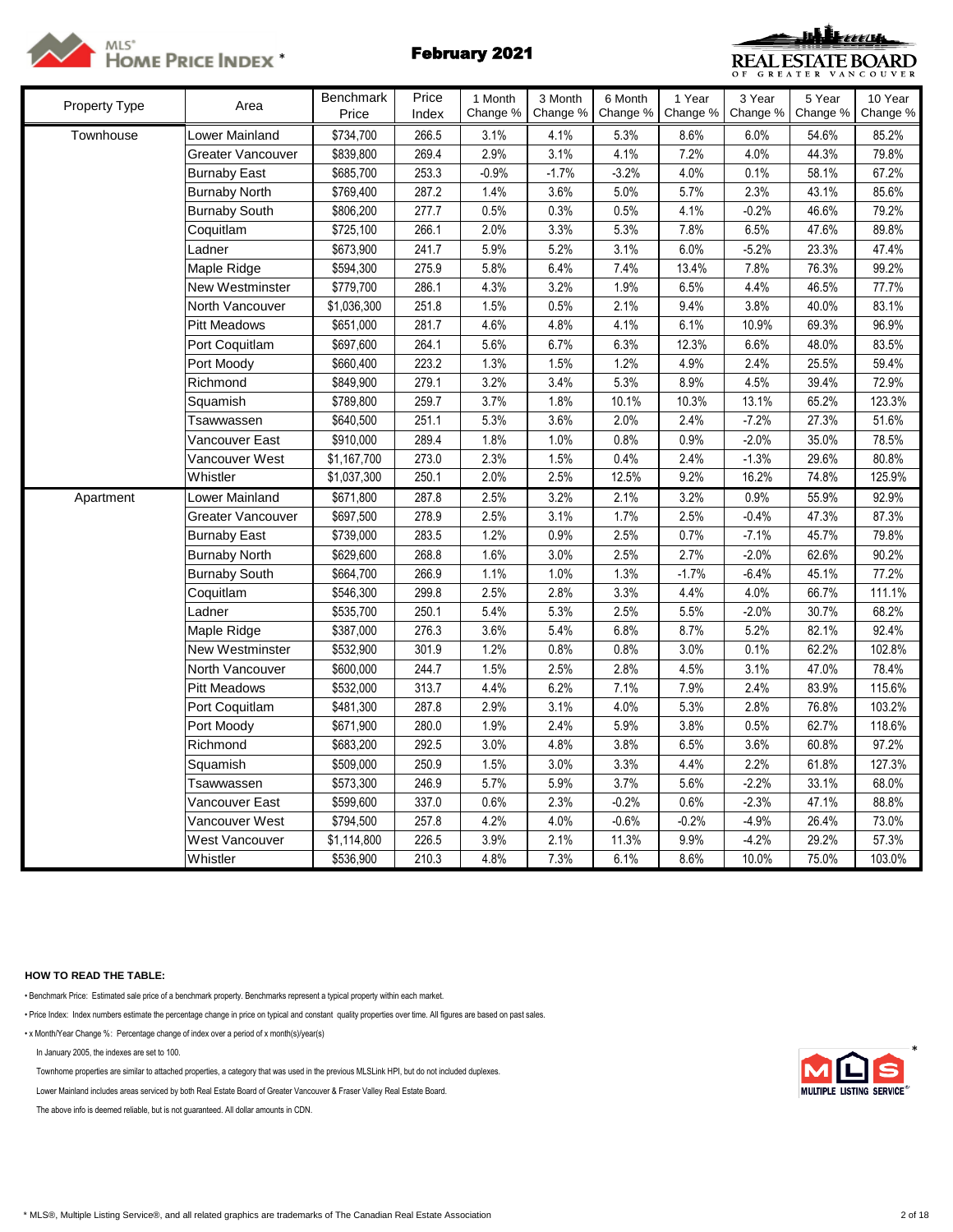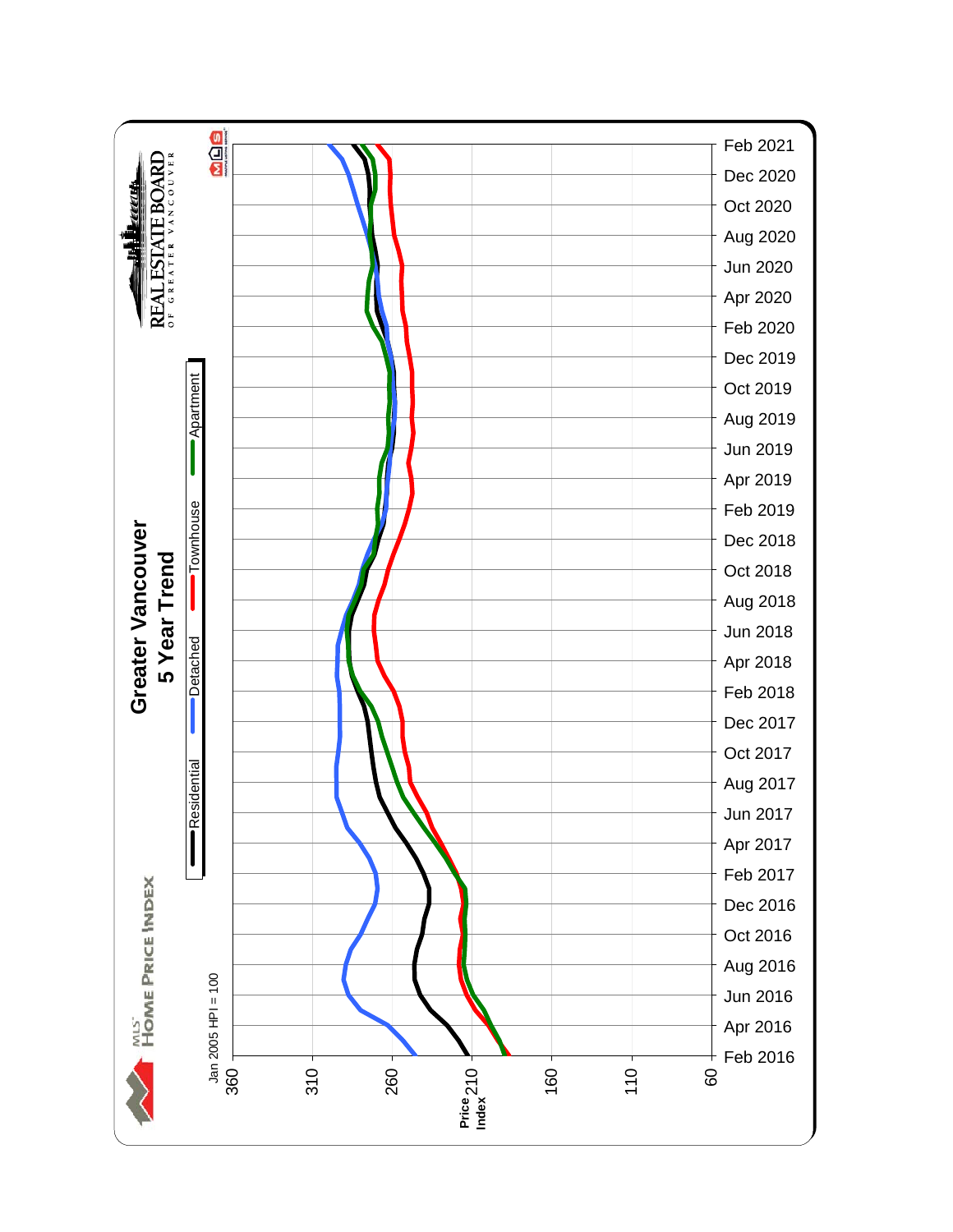|                       | STV101<br>i <sup>Whistler/Pemberton</sup><br>Mest Vancouver/Howe Sound<br><b>Vancouver West</b> | 1,231<br>25<br>78<br>58 | 737<br>$\overline{6}$<br>$\overline{\phantom{0}}$<br>යි | 1,759<br>4<br>$\dot{4}$<br>440 | \$2,200,000<br>\$3,064,000<br>\$3,232,500 | n/a<br>n/a<br>n/a<br>\$1,335,000 | \$625,000<br>n/a<br>\$735,000 | 740<br>45<br>$_{29}$<br>69 | 454<br>23<br>Ю<br>38         | 1,195<br>$\overline{4}$<br>$\tilde{t}$<br>285 | n/a<br>\$3,100,000<br>\$3,300,000 | n/a<br>\$935,000<br>n/a<br>\$1,465,944 | \$559,000<br>n/a<br>\$756,500 | 685<br>$\tilde{c}$<br>45<br>62               | 404<br>$\frac{1}{4}$<br>$\boldsymbol{\upsigma}$<br>$43\,$ | 1,061<br>$\frac{8}{3}$<br>261 | n/a<br>\$2,310,700<br>\$2,980,000    | n/a<br>n/a<br>n/a<br>\$1,160,000 | n/a<br>n/a<br>\$760,000 | 1,971<br>$\overline{a}$<br>107<br>156 | 1,191<br>42<br>$\frac{6}{7}$<br>101 | 2,954<br>$\mathfrak{A}$<br>25<br>725 | \$2,100,000<br>\$3,100,000<br>\$3,285,000 | n/a<br>\$1,025,000<br>\$580,000<br>\$1,140,000<br>n/a<br>\$1,425,000<br>\$740,000 | 1,124<br>$\overline{1}$<br>66<br>5 | 722<br>$33\,$<br>LO<br>73     | 1,875<br>36<br>$\frac{3}{2}$<br>471 | n/a<br>\$2,317,850<br>\$3,000,000 | n/a<br>\$1,100,000<br>\$526,500<br>n/a<br>n/a<br>\$1,489,000<br>\$757,500    |
|-----------------------|-------------------------------------------------------------------------------------------------|-------------------------|---------------------------------------------------------|--------------------------------|-------------------------------------------|----------------------------------|-------------------------------|----------------------------|------------------------------|-----------------------------------------------|-----------------------------------|----------------------------------------|-------------------------------|----------------------------------------------|-----------------------------------------------------------|-------------------------------|--------------------------------------|----------------------------------|-------------------------|---------------------------------------|-------------------------------------|--------------------------------------|-------------------------------------------|-----------------------------------------------------------------------------------|------------------------------------|-------------------------------|-------------------------------------|-----------------------------------|------------------------------------------------------------------------------|
| $\boldsymbol{\omega}$ | Vancouver East                                                                                  | 137                     | 85                                                      | 183                            | \$1,700,000                               | \$1,184,000                      | \$602,000                     | 109                        | 48                           | 99                                            | \$1,731,500                       | \$1,234,000                            | \$633,000                     | 86                                           | $38$                                                      | 118                           | \$1,422,500                          | \$1,093,700                      | \$640,000               | 246                                   | 133                                 | 282                                  | \$1,710,000                               | \$1,199,900<br>\$607,500                                                          | 139                                | 68                            | 196                                 | \$1,469,250                       | \$1,053,750<br>\$602,500                                                     |
| Fact                  | Sunshine Coast<br><b>Usimenp<sup>2</sup></b>                                                    | 71<br>೫                 | é,<br>$\overline{2}1$                                   | $\ddot{ }$<br>25               | \$800,000<br>\$1,352,500                  | n/a<br>\$830,000                 | ηã<br>\$525,000               | $\sqrt{4}$<br>Ő,           | $\infty$<br>51               | $\tilde{c}$<br>$\frac{6}{5}$                  | \$747,500<br>n/a                  | n/a<br>n/a                             | n <sup>/a</sup><br>n/a        | $\overline{5}$<br>15                         | $\sim$<br>$\frac{6}{5}$                                   | $\infty$<br>$\frac{6}{5}$     | \$586,500<br>n/a                     | ηá<br>n/a                        | n/a<br>n/a              | 113<br>51                             | 27<br>33                            | $\overline{2}$<br>$\frac{4}{3}$      | \$774,000<br>\$1,300,000                  | \$529,000<br>\$419,900<br>\$810,000<br>\$593,761                                  | 52<br>27                           | $\mathbf  \circ$<br>$\approx$ | $\tilde{t}$<br>27                   | \$613,738<br>\$1,075,000          | n/a<br>ηã<br>\$669,950<br>\$449,000                                          |
| <b>SV</b><br>Ш        | Richmond<br>Port Moody/Belcarra                                                                 | 139                     | 115                                                     | 197                            | \$1,750,000                               | \$907,000                        | \$565,000                     | $\overline{z}$             | 64<br>თ                      | 142                                           | \$1,588,800                       | \$891,500                              | \$560,950                     | 52                                           | 59<br>$\infty$                                            | 136<br>$\overline{9}$         | \$1,725,000                          | \$862,000                        | \$576,450               | 210                                   | 179                                 | 339                                  | \$1,708,400                               | \$905,000<br>\$562,000                                                            | 104<br>$\frac{8}{2}$               | 122                           | 237                                 | \$1,650,000                       | \$826,500<br>\$565,000                                                       |
| $\overline{A}$<br>ၯ   | Port Coquitlam                                                                                  | 27<br>57                | 25<br>25                                                | 39<br>4                        | \$1,720,000<br>\$1,270,000                | \$877,500<br>\$801,000           | \$640,000<br>\$474,400        | 9<br>33                    | $\frac{8}{2}$                | 28<br>57                                      | n/a<br>\$1,190,000                | n/a<br>n/a                             | \$592,500<br>\$450,000        | თ<br>25                                      | $\frac{8}{2}$                                             | $\overline{a}$                | n/a<br>\$950,000                     | n/a<br>n/a                       | n/a<br>\$440,000        | 36<br>84                              | रू<br>$\sqrt{3}$                    | 5<br>$\overline{8}$                  | \$1,709,000<br>\$1,245,000                | \$855,500<br>\$620,000<br>\$790,000<br>\$460,000                                  | 47                                 | $20\,$<br>$33\,$              | 35<br>යි                            | n/a<br>\$915,000                  | \$778,250<br>\$569,000<br>\$678,300<br>\$440,000                             |
| ို့<br>ဟ<br>Σ         | North Vancouver<br>New Westminster                                                              | 88<br>30                | 86<br>$\overline{2}$                                    | 141<br>111                     | \$1,953,000<br>\$1,308,000                | \$1,197,750<br>\$750,000         | \$715,000<br>\$540,000        | 45<br>21                   | $\ddot{4}$<br>$\overline{4}$ | $\Omega$<br>66                                | \$1,840,000<br>\$1,275,000        | \$1,218,952<br>n/a                     | \$699,250<br>\$537,500        | $\overline{r}$<br>$\boldsymbol{\mathcal{S}}$ | 35<br>$\overline{ }$                                      | $_{98}$<br>63                 | \$1,640,000<br>\$1,192,500           | \$1,090,000<br>n/a               | \$655,000<br>\$507,000  | 133<br>51                             | 127<br>35                           | 233<br>177                           | \$1,915,000<br>\$1,300,000                | \$1,199,900<br>\$712,500<br>\$719,000<br>\$539,000                                | 95<br>27                           | $48$<br>$\tilde{=}$           | 161<br>$\overline{5}$               | \$1,645,500<br>\$1,150,000        | \$1,084,000<br>\$623,500<br>\$515,000<br>n/a                                 |
|                       | <sup>Maple Ridge/Pitt Meadows</sup>                                                             | 169                     | $^{\circ}_{8}$                                          | 73                             | \$1,080,000                               | \$635,900                        | \$427,000                     | 95                         | 68                           | 49                                            | \$1,051,250                       | \$639,950                              | \$399,900                     | 98                                           | $\mbox{6}$                                                | $38\,$                        | \$913,805                            | \$554,950                        | \$377,450               | 264                                   | 157                                 | 122                                  | \$1,070,000                               | \$638,000<br>\$419,450                                                            | 165                                | 96                            | $\overline{z}$                      | \$879,980                         | \$547,400<br>\$384,900                                                       |
|                       | $\mu$ ng - spuelsl<br>$q_{10}$ elta - South                                                     | $\tilde{t}$<br>84       | $\overline{\phantom{a}}$<br>$23$                        | $\circ$<br>28                  | Ρá<br>\$1,280,000                         | n/a<br>\$825,000                 | ηá<br>\$629,450               | $\mathbf  \circ$<br>45     | $\circ$<br>$\overline{c}$    | $\circ$<br>$\overset{\circ}{\phantom{a}}$     | ρÅ<br>\$1,268,000                 | n/a<br>n/a                             | n/a<br>n/a                    | S<br>57                                      | $\circ$<br>$\frac{3}{2}$                                  | $\circ$<br>$\frac{8}{2}$      | $\mathbb{S}_{\Delta}$<br>\$1,035,000 | n/a<br>n/a                       | ηá<br>n/a               | 17<br>129                             | $\overline{\phantom{0}}$<br>33      | $\circ$<br>46                        | n/a<br>\$1,275,000                        | n/a<br>$\tilde{C}$<br>\$820,000<br>\$572,500                                      | $\overline{ }$<br>60               | $\boldsymbol{\sim}$<br>26     | $\circ$<br>38                       | Ρá<br>\$1,016,500                 | $\mathsf{n}^\mathsf{d}$<br>$\mathsf{r}^\mathsf{a}$<br>\$684,350<br>\$547,500 |
|                       | Coquitlam                                                                                       | 105                     | 89                                                      | 138                            | \$1,545,000                               | \$954,900                        | \$566,500                     | 76                         | $\boldsymbol{\mathcal{S}}$   | 106                                           | \$1,500,000                       | \$873,900                              | \$562,500                     | 67                                           | $\frac{4}{3}$                                             | $\boldsymbol{\mathsf{S}}$     | \$1,238,000                          | \$898,900                        | \$527,500               | 181                                   | 107                                 | 244                                  | \$1,519,000                               | \$925,900<br>\$565,000                                                            | 108                                | $\boldsymbol{\mathcal{E}}$    | 158                                 | \$1,280,000                       | \$810,000<br>\$512,500                                                       |
|                       | Burnaby                                                                                         | 50<br>Detached          | 66<br>Attached                                          | 271<br>Apartment               | \$1,739,999<br>Detached                   | \$910,500                        | \$598,000<br>Apartment        | 56<br>Detached             | 58                           | 196<br>Apartment                              | \$1,574,000<br>Detached           | \$896,650                              | \$579,450<br>Apartment        | 54<br>Detached                               | 47                                                        | 134<br>Apartmen               | \$1,452,500<br>Detached              | \$796,944                        | \$607,000<br>Apartment  | 153<br>Detached                       | 124<br>Attached                     | 467<br>Apartment                     | \$1,700,000<br>Detached                   | \$910,000<br>\$592,000<br>Apartment<br>Attached                                   | 95<br>Detached                     | $\frac{8}{4}$                 | 258<br>Apartment                    | \$1,430,000<br>Detached           | \$795,000<br>\$596,500<br>Apartment                                          |
|                       | VANCOUVER<br>REAL ESTATE BOARI<br>February<br>Ę<br>2021                                         | Number                  | ō                                                       | Sales                          | Median                                    | Attached<br>Selling              | Price                         | Number                     | Attached<br>ō                | Sales                                         | Median                            | Attached<br>Selling                    | Price                         | Number                                       | Attached<br>٥                                             | <b>Sales</b>                  | Median                               | Attached<br>Selling              | Price                   | Number                                | Sales<br>ō                          |                                      | Median                                    | Selling<br>Price                                                                  | Number                             | Attached<br>ō                 | <b>Sales</b>                        | Median                            | Attached<br>Selling<br>Price                                                 |
|                       | GREATER<br>$\overline{0}$                                                                       |                         |                                                         | February                       | 2021                                      |                                  |                               |                            |                              | January                                       | 2021                              |                                        |                               |                                              |                                                           | February                      | 2020                                 |                                  |                         |                                       |                                     | Jan. -                               | Feb. 2021                                 | Year-to-date                                                                      |                                    |                               | .<br>Jan.                           | Feb. 2020                         | Year-to-date                                                                 |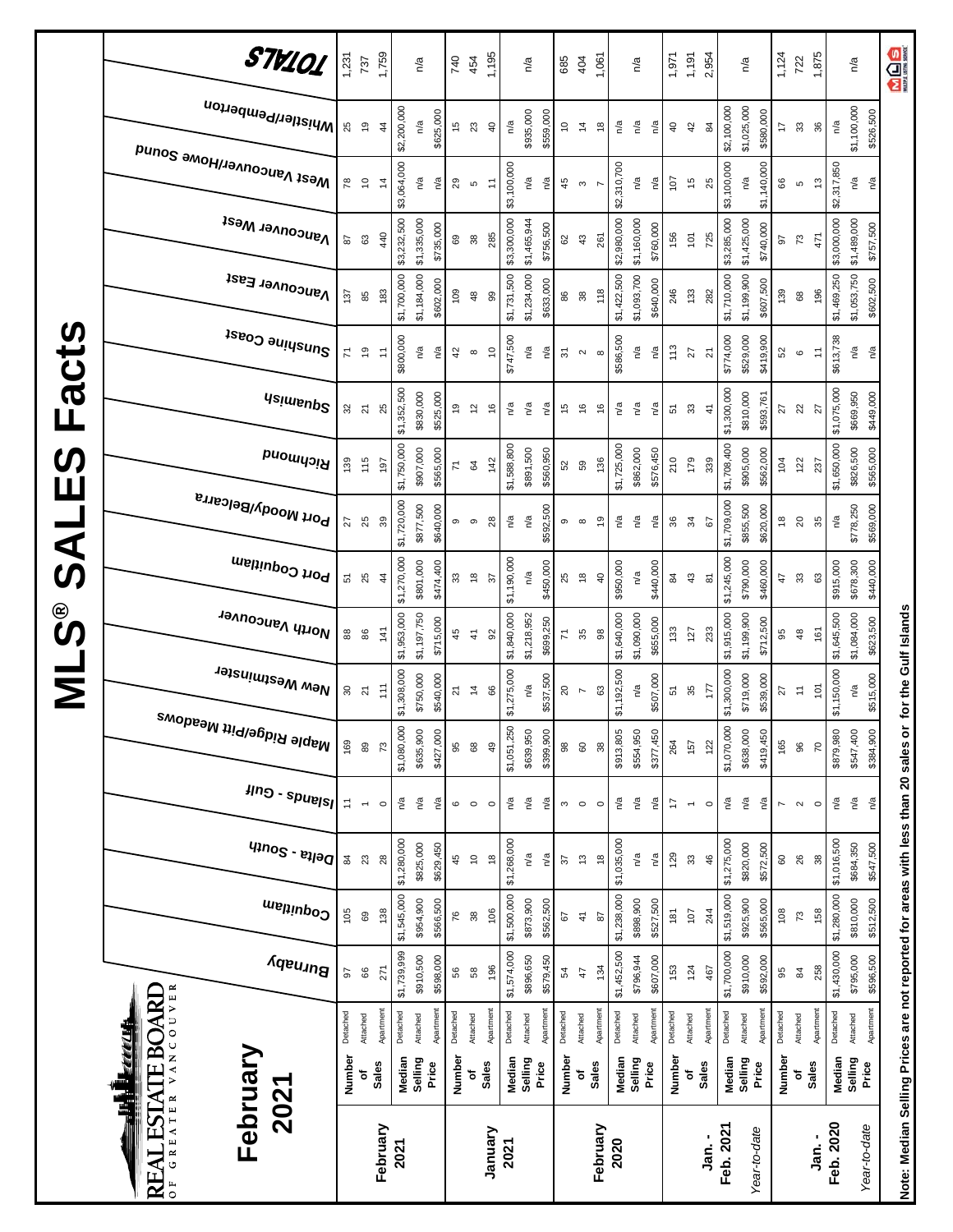| acts<br>ட<br><b>SD</b>              | <sub>Me2t</sub> <sub>N</sub> aucon∧enHome 2onuq<br><b>Vancouver West</b><br>Vancouver East<br>Sunshine Coast<br><b>Usimenp<sup>2</sup></b> | 113<br>146<br>227<br>5 | $\frac{5}{2}$<br>$\overline{\circ}$<br>$\overline{\mathbf{8}}$<br>$\overset{\circ}{=}$<br>$5\frac{1}{2}$ | 32<br>691<br>259<br>$\mathbf  \circ$<br>24 | 69%<br>60%<br>60%<br>78%<br>63% | 67%<br>69%<br>105%<br>106%<br>88%      | 44%<br>64%<br>71%<br>183%<br>104% | 137<br>144<br>175<br>66<br>$38\,$ | 38<br>$\tilde{z}$<br>106<br>106<br>216<br>$\tilde{\mathcal{L}}$<br>Ξ<br>$\overset{\circ}{\phantom{a}}$<br>23 | 21%<br>48%<br>640<br>62%<br>64%<br>50% | 36%<br>36%<br>45%<br>80%<br>67%      | 29%<br>45%<br>46%<br>91%<br>70% | $\overline{100}$<br>131<br>157<br>$\overline{z}$<br><b>36</b> 23 | $\overline{\tau}$<br>86<br>$\overline{70}$<br>$\frac{6}{5}$ | $30\,$<br>492<br>210<br>$\frac{15}{2}$<br>$\frac{8}{2}$ | 45%<br>47%<br>55%<br>40%<br>42%         | 27%<br>23%<br>50%<br>53%<br>54%<br>56%<br>13%<br>53%<br>70%<br>89% | 250<br>290<br>402<br>157<br>89 | 29<br>197<br>187<br>$28$<br>42   | $\overline{70}$<br>1,331<br>475<br>$\ddot{ }$<br>$\ddot{t}$ | 43%<br>54%<br>61%<br>72%<br>57% | 52%<br>51%<br>71%<br>96%<br>79%                  | 36%<br>236<br>54%<br>275<br>59%<br>277<br>124%<br>126<br>87% | $\frac{8}{2}$<br>178<br>133<br>26<br>64 39 | $\overline{6}$<br>992<br>381<br>$\overset{\circ}{\phantom{a}}$<br>42 | 28%<br>35%<br>50%<br>41%<br>42% | 28%<br>41%<br>51%<br>23%<br>56% | 21%<br>47%<br>51%<br>61%<br>64% |
|-------------------------------------|--------------------------------------------------------------------------------------------------------------------------------------------|------------------------|----------------------------------------------------------------------------------------------------------|--------------------------------------------|---------------------------------|----------------------------------------|-----------------------------------|-----------------------------------|--------------------------------------------------------------------------------------------------------------|----------------------------------------|--------------------------------------|---------------------------------|------------------------------------------------------------------|-------------------------------------------------------------|---------------------------------------------------------|-----------------------------------------|--------------------------------------------------------------------|--------------------------------|----------------------------------|-------------------------------------------------------------|---------------------------------|--------------------------------------------------|--------------------------------------------------------------|--------------------------------------------|----------------------------------------------------------------------|---------------------------------|---------------------------------|---------------------------------|
| $\boldsymbol{\sigma}$<br><b>NHS</b> | <b>PuowyoiA</b><br><sup>, Port Moody/Belcarra</sup><br>Port Coquitlam                                                                      | 184                    | 137<br>39 26                                                                                             | 264<br>$\frac{4}{3}$                       | 76%<br>69%                      | 84%<br>96%                             | 75%<br>95%                        | 152<br>$20\,$                     | 138<br>306<br>$\frac{6}{10}$<br>$\frac{2}{3}$                                                                | 47%<br>45%                             | 46%<br>60%                           | 46%<br>76%                      | $\frac{144}{1}$<br>32<br>25                                      | 113                                                         | 243<br>42                                               | 36%<br>28%                              | 52%<br>56%<br>32%<br>45%                                           | 336<br>59                      | 275<br>$\frac{4}{7}$             | 570<br>78                                                   | 63%<br>61%                      | 65%<br>83%                                       | 59%<br>312<br>86%                                            | 222<br>56<br>36                            | 485<br>$\overline{r}$                                                | 33%<br>32%                      | 55%<br>56%                      | 49%<br>50%                      |
| ၜ<br><u>5</u>                       | North Vancouver<br>New Westminster                                                                                                         | 127<br>48              | $78$ $34$<br>$\widetilde{\mathbb{H}}$<br>$\frac{5}{2}$                                                   | 60<br>188<br>153                           | 65%<br>69%<br>63%               | 74%<br>77%<br>140%                     | 73%<br>75%<br>73%                 | 50 29<br>$\sqrt{8}$<br>25         | 77<br>178<br>67<br>159<br>$\overline{28}$                                                                    | 66%<br>52%<br>84%                      | 62%<br>61%<br>50%                    | 48%<br>52%<br>42%               | <b>88</b> 88<br>124<br>29 15                                     | $\mathfrak{p}$                                              | $\overline{4}$<br>188<br>108                            | 66%<br>57%<br>69%                       | 50%<br>82%<br>65%<br>52%<br>47%<br>58%                             | 128<br>214<br>$\sqrt{2}$       | 63<br>178<br>$43\,$              | 137<br>366<br>312                                           | 66%<br>62%<br>70%               | 68%<br>71%<br>81%                                | 59%<br>64%<br>255<br>57%                                     | 75<br>14<br>57<br>34                       | 104<br>363<br>196                                                    | 63%<br>37%<br>47%               | 46%<br>42%<br>32%               | 61%<br>44%<br>52%               |
|                                     | , <sup>Maple Ridge/Pitt Meadows</sup><br>$\mu$ ng - spuelsl<br>$q_{100}$ s - $e_{1100}$                                                    | 223<br>4<br>108        | $\overline{7}$<br>$\sim$                                                                                 | 86<br>$\circ$                              | 76%<br>275%                     | 116%<br>50%                            | 85%<br>ρŅ                         | 125<br>$50 - 20$                  | 79<br>$\circ$                                                                                                | 76%<br>62<br>120%                      | 86%<br>0%                            | 79%<br>Ρá                       | 154<br>$\infty$ $\sim$                                           | 103                                                         | $\overline{r}$<br>$\leftarrow$                          | 64%<br>100%                             | 58%<br>53%<br>0%<br>0%                                             | 348<br>$\, \circ \,$<br>176    | 156<br>4                         | 148<br>$\circ$                                              | 76%<br>189%                     | 101%<br>25%                                      | 82%<br>284<br>ΡÅ                                             | 174<br>$\sigma$<br>$\overline{4}$          | 127<br>$\sim$                                                        | 58%<br>78%                      | 55%<br>50%                      | 55%<br>$\delta$                 |
|                                     | Coquitlam<br>Burnaby                                                                                                                       | 160<br>141             | $33\,$<br>$\overline{\kappa}$<br>121                                                                     | 42<br>164<br>333                           | 78%<br>66%<br>69%               | 70%<br>97%<br>55%                      | 67%<br>84%<br>81%                 | $^{\rm 68}$<br>114<br>103         | 27<br>149<br>65<br>358<br>$78$                                                                               | 66%<br>45<br>67%<br>54%                | 37%<br>58%<br>74%                    | 40%<br>71%<br>55%               | 67<br>$\overline{5}$<br>5                                        | $\overline{e}$<br>$\clubsuit$<br>78                         | 34<br>177<br>240                                        | 55%<br>66%<br>56%                       | 68%<br>53%<br>85%<br>49%<br>60%<br>56%                             | 274<br>244                     | $\pmb{\mathbb{S}}$<br>136<br>199 | $87$<br>313<br>691                                          | 73%<br>66%<br>63%               | 55%<br>79%<br>62%                                | 53%<br>137<br>78%<br>218<br>68%<br>220                       | 47<br>109<br>158                           | 85<br>301<br>490                                                     | 44%<br>50%<br>43%               | 55%<br>67%<br>53%               | 45%<br>52%<br>53%               |
|                                     | VANCOUVER<br><b>REAL ESTATE BOARD</b><br><u>my p</u><br>February<br>2021<br>GREATER                                                        | Detached<br>Number     | Attached<br>٥f                                                                                           | Apartment<br>Listings<br>February          | Detached<br>2021                | % Sales to <b>Attached</b><br>Listings | Apartment                         | Detached<br>Number                | Apartment<br>Attached<br>Listings<br>٥f<br>January                                                           | Detached<br>2021                       | Attached<br>$%$ Sales to<br>Listings | Apartment                       | Detached<br>Number                                               | Attached<br>đ                                               | Apartment<br>Listings<br>February                       | Detached<br>% Sales to Attached<br>2020 | Apartment<br>Listings                                              | Detached<br>Number             | Attached<br>৳                    | Apartment<br>Listings<br>Jan. -                             | Detached<br>Feb. 2021           | % Sales to Attached<br>Listings<br>Year-to-date* | Apartment<br>Detached                                        | Attached<br>Number                         | Apartment<br>Listings<br>-<br>កុ                                     | Detached<br>Feb. 2020           | % Sales to Attached<br>Listings | Apartment<br>Year-to-date*      |

**\* Year-to-date listings represent a cumulative total of listings rather than total active listings.**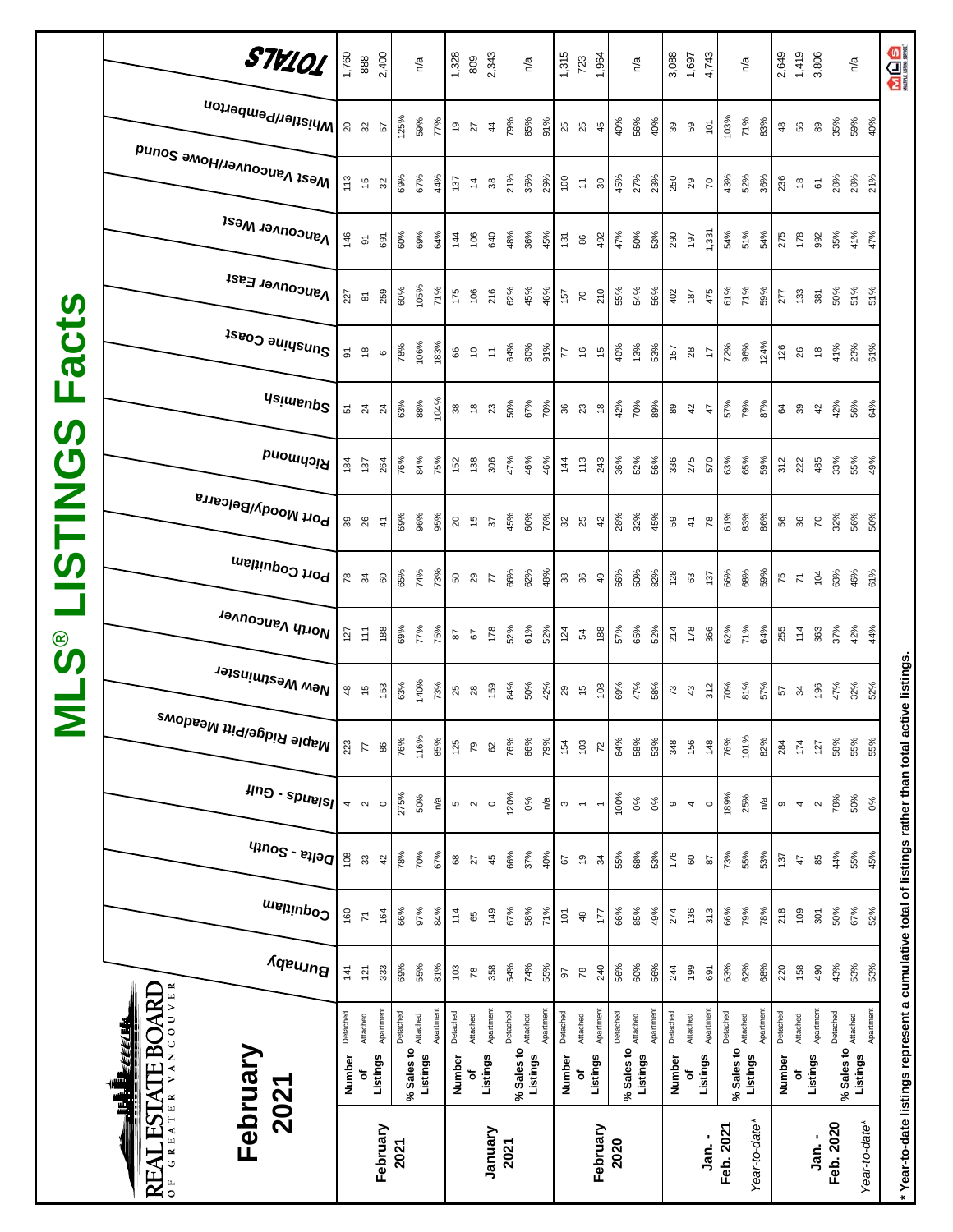

# **Listing & Sales Activity Summary**



|                                                    |                     |                       | <b>Listings</b> |                          |                      |           |                       | <b>Sales</b>             |                                |                  |                           |
|----------------------------------------------------|---------------------|-----------------------|-----------------|--------------------------|----------------------|-----------|-----------------------|--------------------------|--------------------------------|------------------|---------------------------|
|                                                    | $\mathbf{1}$<br>Feb | $\overline{2}$<br>Jan | 3<br>Feb        | Col. 2 & 3<br>Percentage | 5<br>Feb             | 6<br>Jan  | $\overline{7}$<br>Feb | Col. 6 & 7<br>Percentage | $\boldsymbol{9}$<br>Dec 2019 - | 10<br>Dec 2020 - | Col. 9 & 10<br>Percentage |
|                                                    | 2020                | 2021                  | 2021            | Variance                 | 2020                 | 2021      | 2021                  | Variance                 | Feb 2020                       | Feb 2021         | Variance                  |
| <b>BURNABY</b>                                     |                     |                       |                 | %                        |                      |           |                       | %                        |                                |                  | %                         |
| <b>DETACHED</b>                                    | 97                  | 103                   | 141             | 36.9                     | 54                   | 56        | 97                    | 73.2                     | 145                            | 236              | 62.8                      |
| <b>ATTACHED</b>                                    | 78                  | 78                    | 121             | 55.1                     | 47                   | 58        | 66                    | 13.8                     | 143                            | 192              | 34.3                      |
| APARTMENTS                                         | 240                 | 358                   | 333             | $-7.0$                   | 134                  | 196       | 271                   | 38.3                     | 418                            | 676              | 61.7                      |
| <b>COQUITLAM</b>                                   |                     |                       |                 |                          |                      |           |                       |                          |                                |                  |                           |
| <b>DETACHED</b>                                    | 101                 | 114                   | 160             | 40.4                     | 67                   | 76        | 105                   | 38.2                     | 159                            | 284              | 78.6                      |
| <b>ATTACHED</b><br><b>APARTMENTS</b>               | 48<br>177           | 65<br>149             | 71<br>164       | 9.2<br>10.1              | 41<br>87             | 38<br>106 | 69<br>138             | 81.6<br>30.2             | 110<br>262                     | 171<br>384       | 55.5<br>46.6              |
|                                                    |                     |                       |                 |                          |                      |           |                       |                          |                                |                  |                           |
| <b>DELTA</b>                                       |                     |                       |                 |                          |                      |           |                       |                          |                                |                  |                           |
| <b>DETACHED</b>                                    | 67                  | 68                    | 108             | 58.8                     | 37                   | 45        | 84                    | 86.7                     | 79                             | 187              | 136.7                     |
| <b>ATTACHED</b><br><b>APARTMENTS</b>               | 19<br>34            | 27<br>45              | 33<br>42        | 22.2<br>$-6.7$           | 13<br>18             | 10<br>18  | 23<br>28              | 130.0<br>55.6            | 32<br>59                       | 63<br>66         | 96.9<br>11.9              |
|                                                    |                     |                       |                 |                          |                      |           |                       |                          |                                |                  |                           |
| <b>MAPLE RIDGE/PITT MEADOWS</b><br><b>DETACHED</b> |                     |                       | 223             |                          |                      | 95        |                       |                          |                                | 390              | 59.2                      |
| <b>ATTACHED</b>                                    | 154<br>103          | 125<br>79             | 77              | 78.4<br>$-2.5$           | 98<br>60             | 68        | 169<br>89             | 77.9<br>30.9             | 245<br>125                     | 222              | 77.6                      |
| APARTMENTS                                         | 72                  | 62                    | 86              | 38.7                     | 38                   | 49        | 73                    | 49.0                     | 113                            | 168              | 48.7                      |
| <b>NORTH VANCOUVER</b>                             |                     |                       |                 |                          |                      |           |                       |                          |                                |                  |                           |
| <b>DETACHED</b>                                    | 124                 | 87                    | 127             | 46.0                     | 71                   | 45        | 88                    | 95.6                     | 151                            | 214              | 41.7                      |
| <b>ATTACHED</b>                                    | 54                  | 67                    | 111             | 65.7                     | 35                   | 41        | 86                    | 109.8                    | 73                             | 169              | 131.5                     |
| <b>APARTMENTS</b>                                  | 188                 | 178                   | 188             | 5.6                      | 98                   | 92        | 141                   | 53.3                     | 235                            | 357              | 51.9                      |
| <b>NEW WESTMINSTER</b>                             |                     |                       |                 |                          |                      |           |                       |                          |                                |                  |                           |
| <b>DETACHED</b>                                    | 29                  | 25                    | 48              | 92.0                     | 20                   | 21        | 30                    | 42.9                     | 38                             | 75               | 97.4                      |
| <b>ATTACHED</b><br>APARTMENTS                      | 15<br>108           | 28<br>159             | 15<br>153       | $-46.4$<br>$-3.8$        | $\overline{7}$<br>63 | 14<br>66  | 21<br>111             | 50.0<br>68.2             | 20<br>157                      | 57<br>280        | 185.0<br>78.3             |
|                                                    |                     |                       |                 |                          |                      |           |                       |                          |                                |                  |                           |
| PORT MOODY/BELCARRA                                |                     |                       |                 |                          |                      |           |                       |                          |                                |                  |                           |
| <b>DETACHED</b><br><b>ATTACHED</b>                 | 32<br>25            | 20<br>15              | 39<br>26        | 95.0<br>73.3             | 9<br>8               | 9<br>9    | 27<br>25              | 200.0<br>177.8           | 26<br>35                       | 57<br>53         | 119.2<br>51.4             |
| <b>APARTMENTS</b>                                  | 42                  | 37                    | 41              | 10.8                     | 19                   | 28        | 39                    | 39.3                     | 48                             | 105              | 118.8                     |
|                                                    |                     |                       |                 |                          |                      |           |                       |                          |                                |                  |                           |
| <b>PORT COQUITLAM</b><br><b>DETACHED</b>           | 38                  | 50                    | 78              | 56.0                     | 25                   | 33        | 51                    | 54.5                     | 71                             | 113              | 59.2                      |
| <b>ATTACHED</b>                                    | 36                  | 29                    | 34              | 17.2                     | 18                   | 18        | 25                    | 38.9                     | 56                             | 66               | 17.9                      |
| APARTMENTS                                         | 49                  | 77                    | 60              | $-22.1$                  | 40                   | 37        | 44                    | 18.9                     | 97                             | 133              | 37.1                      |
| <b>RICHMOND</b>                                    |                     |                       |                 |                          |                      |           |                       |                          |                                |                  |                           |
| <b>DETACHED</b>                                    | 144                 | 152                   | 184             | 21.1                     | 52                   | 71        | 139                   | 95.8                     | 190                            | 321              | 68.9                      |
| <b>ATTACHED</b>                                    | 113                 | 138                   | 137             | $-0.7$                   | 59                   | 64        | 115                   | 79.7                     | 175                            | 257              | 46.9                      |
| APARTMENTS                                         | 243                 | 306                   | 264             | $-13.7$                  | 136                  | 142       | 197                   | 38.7                     | 379                            | 491              | 29.6                      |
| <b>SUNSHINE COAST</b>                              |                     |                       |                 |                          |                      |           |                       |                          |                                |                  |                           |
| <b>DETACHED</b><br><b>ATTACHED</b>                 | 77<br>16            | 66<br>10              | 91<br>18        | 37.9<br>80.0             | 31<br>$\overline{2}$ | 42<br>8   | 71<br>19              | 69.0                     | 84<br>9                        | 176<br>37        | 109.5                     |
| <b>APARTMENTS</b>                                  | 15                  | 11                    | 6               | $-45.5$                  | 8                    | 10        | 11                    | 137.5<br>10.0            | 15                             | 29               | 311.1<br>93.3             |
|                                                    |                     |                       |                 |                          |                      |           |                       |                          |                                |                  |                           |
| <b>SQUAMISH</b><br><b>DETACHED</b>                 | 36                  | 38                    | 51              | 34.2                     | 15                   | 19        | 32                    | 68.4                     | 40                             | 79               | 97.5                      |
| <b>ATTACHED</b>                                    | 23                  | 18                    | 24              | 33.3                     | 16                   | 12        | 21                    | 75.0                     | 33                             | 55               | 66.7                      |
| APARTMENTS                                         | 18                  | 23                    | 24              | 4.3                      | 16                   | 16        | 25                    | 56.3                     | 39                             | 66               | 69.2                      |
| <b>VANCOUVER EAST</b>                              |                     |                       |                 |                          |                      |           |                       |                          |                                |                  |                           |
| DETACHED                                           | 157                 | 175                   | 227             | 29.7                     | 86                   | 109       | 137                   | 25.7                     | 213                            | 379              | 77.9                      |
| <b>ATTACHED</b>                                    | 70                  | 106                   | 81              | $-23.6$                  | 38                   | 48        | 85                    | 77.1                     | 103                            | 201              | 95.1                      |
| <b>APARTMENTS</b>                                  | 210                 | 216                   | 259             | 19.9                     | 118                  | 99        | 183                   | 84.8                     | 294                            | 429              | 45.9                      |
| <b>VANCOUVER WEST</b>                              |                     |                       |                 |                          |                      |           |                       |                          |                                |                  |                           |
| <b>DETACHED</b>                                    | 131                 | 144                   | 146             | 1.4                      | 62                   | 69        | 87                    | 26.1                     | 156                            | 240              | 53.8                      |
| <b>ATTACHED</b><br>APARTMENTS                      | 86<br>492           | 106<br>640            | 91<br>691       | $-14.2$<br>8.0           | 43<br>261            | 38<br>285 | 63<br>440             | 65.8<br>54.4             | 110<br>731                     | 139<br>1089      | 26.4<br>49.0              |
|                                                    |                     |                       |                 |                          |                      |           |                       |                          |                                |                  |                           |
| <b>WHISTLER/PEMBERTON</b>                          |                     |                       |                 |                          |                      |           |                       |                          |                                |                  |                           |
| <b>DETACHED</b><br><b>ATTACHED</b>                 | 25<br>25            | 19<br>27              | 20<br>32        | 5.3<br>18.5              | 10<br>14             | 15<br>23  | 25<br>19              | 66.7<br>$-17.4$          | 21<br>48                       | 56<br>77         | 166.7<br>60.4             |
| APARTMENTS                                         | 45                  | 44                    | 57              | 29.5                     | 18                   | 40        | 44                    | 10.0                     | 57                             | 112              | 96.5                      |
| <b>WEST VANCOUVER/HOWE SOUND</b>                   |                     |                       |                 |                          |                      |           |                       |                          |                                |                  |                           |
| <b>DETACHED</b>                                    | 100                 | 137                   | 113             | $-17.5$                  | 45                   | 29        | 78                    | 169.0                    | 94                             | 160              | 70.2                      |
| <b>ATTACHED</b>                                    | 11                  | 14                    | 15              | 7.1                      | 3                    | 5         | 10                    | 100.0                    | 12                             | 24               | 100.0                     |
| APARTMENTS                                         | 30                  | 38                    | 32              | $-15.8$                  | $\overline{7}$       | 11        | 14                    | 27.3                     | 24                             | 43               | 79.2                      |
| <b>GRAND TOTALS</b>                                |                     |                       |                 |                          |                      |           |                       |                          |                                |                  |                           |
| <b>DETACHED</b>                                    | 1312                | 1323                  | 1756            | 32.7                     | 682                  | 734       | 1220                  | 66.2                     | 1712                           | 2967             | 73.3                      |
| <b>ATTACHED</b>                                    | 722                 | 807                   | 886             | 9.8                      | 404                  | 454       | 736                   | 62.1                     | 1084                           | 1783             | 64.5                      |
| <b>APARTMENTS</b>                                  | 1963                | 2343                  | 2400            | 2.4                      | 1061                 | 1195      | 1759                  | 47.2                     | 2928                           | 4428             | 51.2                      |